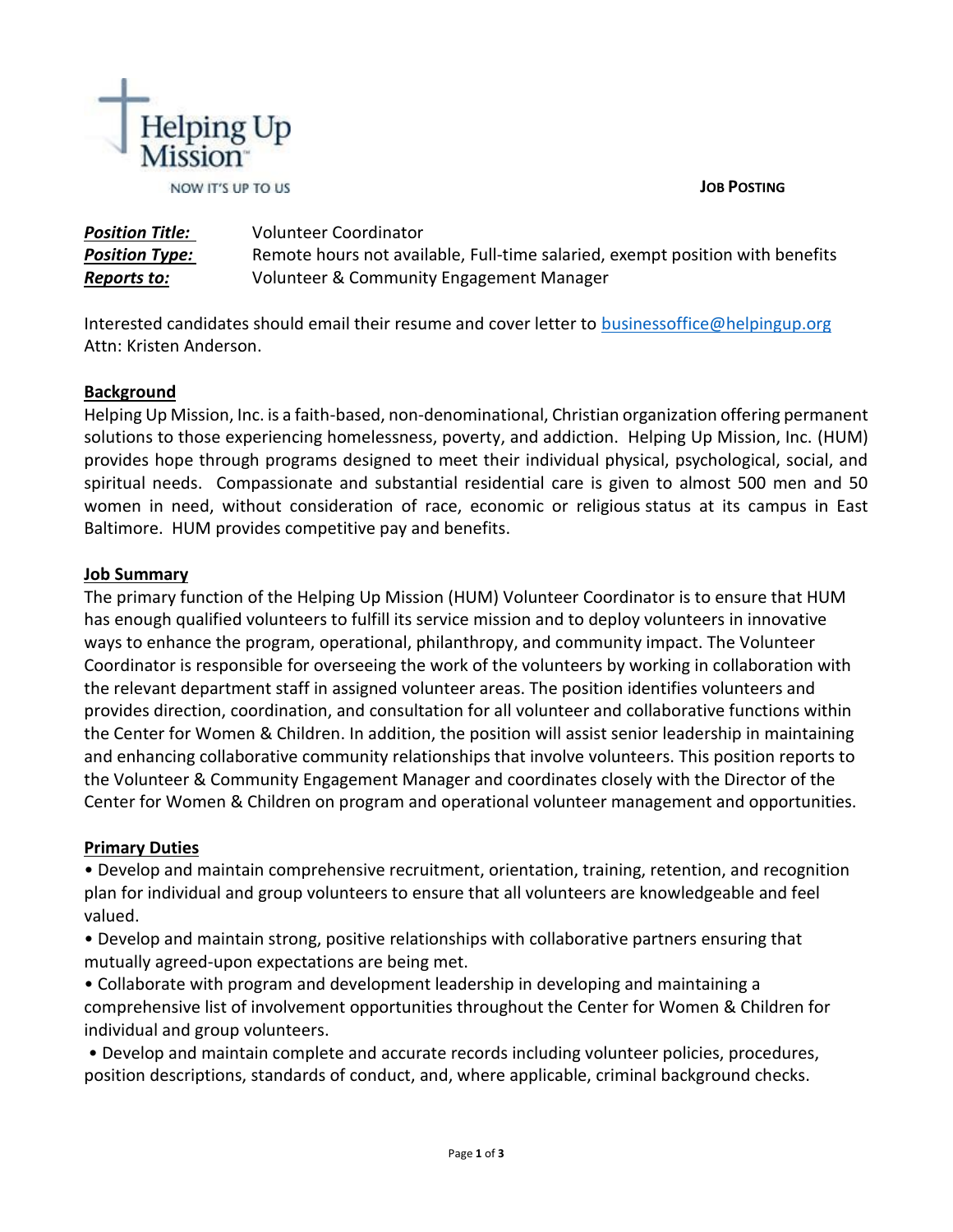• Develop and provide to management monthly and annual reports on all individual and group volunteer activities to include several volunteers, number of hours, and in-kind contribution value of service.

• Develop and maintain collegial relationships with peers in the field and with area volunteer organizations to ensure best practices for our volunteer and collaborative programs.

- Provide primary leadership at fairs, festivals, schools, corporations, etc. in promoting HUM.
- Develop and maintain appropriate collateral materials for the recruitment of volunteers.
- Conduct tours as needed.

• Serve as the primary point of contact for all volunteer requests; telephone, voice mail, email, and written requests, and ensure a timely response.

• Act as a liaison to support, cultivate and steward the Circle of Hope, Gathering Point Giving Circle, Church of the Redeemer, and other special volunteer groups for the Center.

• Develop new and unique ways to improve and enhance the developing and growing needs of the operations of HUM and to create new opportunities for volunteer service, with a focus on the ongoing service of professional volunteers.

To meet these goals, the Volunteer Coordinator must perform a variety of duties involving recruitment, training, program planning, and recognition. These duties include, but are not limited to the following:

• Develop a budget and assess available resources for the volunteer program in collaboration with Chief Philanthropy Officer

• Collaborate with appropriate staff to sustain and grow volunteer engagement with individuals, community groups, businesses, and congregations

- Oversee volunteer software platforms (VOMO/Virtuous), online social media and gift-in-kind
- Identify and define new volunteer opportunities within the organization, as appropriate

• Communicate with staff and volunteers on their roles and responsibilities, in alignment with the goals and objectives of the organization and resolve any conflict or misunderstanding without bias

• Ensure that volunteers are provided the appropriate training and are supervised to meet the tasks given

• Create and plan formal and informal activities and events to recognize and celebrate the contributions of the volunteers

• Engage with local volunteering organizations to bring awareness and attract new volunteers and create an ambassador program

• Develop and implement an onboarding and screening protocol for potential volunteers to ensure they have the skills, qualifications, and interests to meet the needs of the organization

• Report annually on the contribution of the volunteer program and the individual volunteer impact on the organization

• Administer and monitor expenditures for the volunteer program against the approved budget

• Other duties as assigned

## **Job Qualifications**

- Exhibit the Core Values of Helping Up Mission, Inc.
- Undergraduate degree preferred
- Experience working with volunteers is preferred
- Nonprofit experience, paid or voluntary, is preferred
- Understanding of the nonprofit industry, particularly relating to the vulnerable population